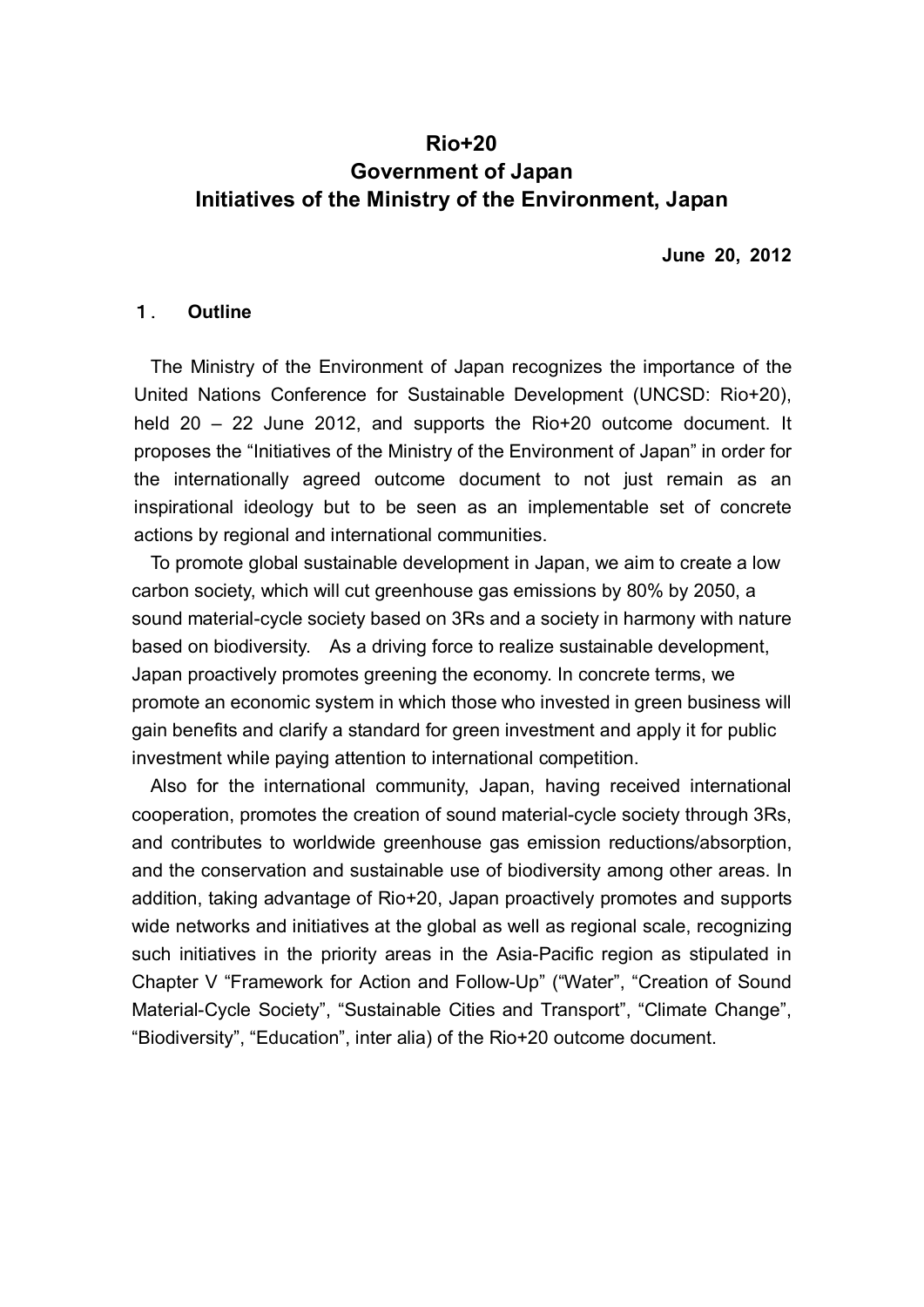## The list of concrete initiatives

- I. Initiatives in the Asia-Pacific region
	- Clean Asia Initiative (CAI)
		- Water Environment Partnership in Asia (WEPA)
		- The Regional EST (Environmentally Sustainable Transport) Forum in Asia
		- Asia Pacific Adaptation Network (APAN)
		- Asia-Pacific Network for Global Change Research (APN)
		- The Regional 3R Forum in Asia
	- Low Carbon Asia Research Network (LoCARNet)
	- Strengthening monitoring framework of global carbon circulation through Greenhouse Gases Observing SATellite (GOSAT) etc.
	- Cooperation with the preparation of scenarios for climate change adaptation measures in the Asia-Pacific region by Asian Development Bank (ADB)
	- The Asian Network for Prevention of Illegal Transboundary Movement of Hazardous Wastes
	- The First Asia Parks Congress
- II. Global Initiatives
	- International Research Network for Low-Carbon Societies (LCS-RNet)
	- Development and promotion of the bilateral offset credit mechanism
	- The *Satoyama* Initiative
	- Japan Biodiversity Fund
	- Nagoya Protocol Implementation Fund
	- Global Partnership for Business and Biodiversity
	- 3R Initiative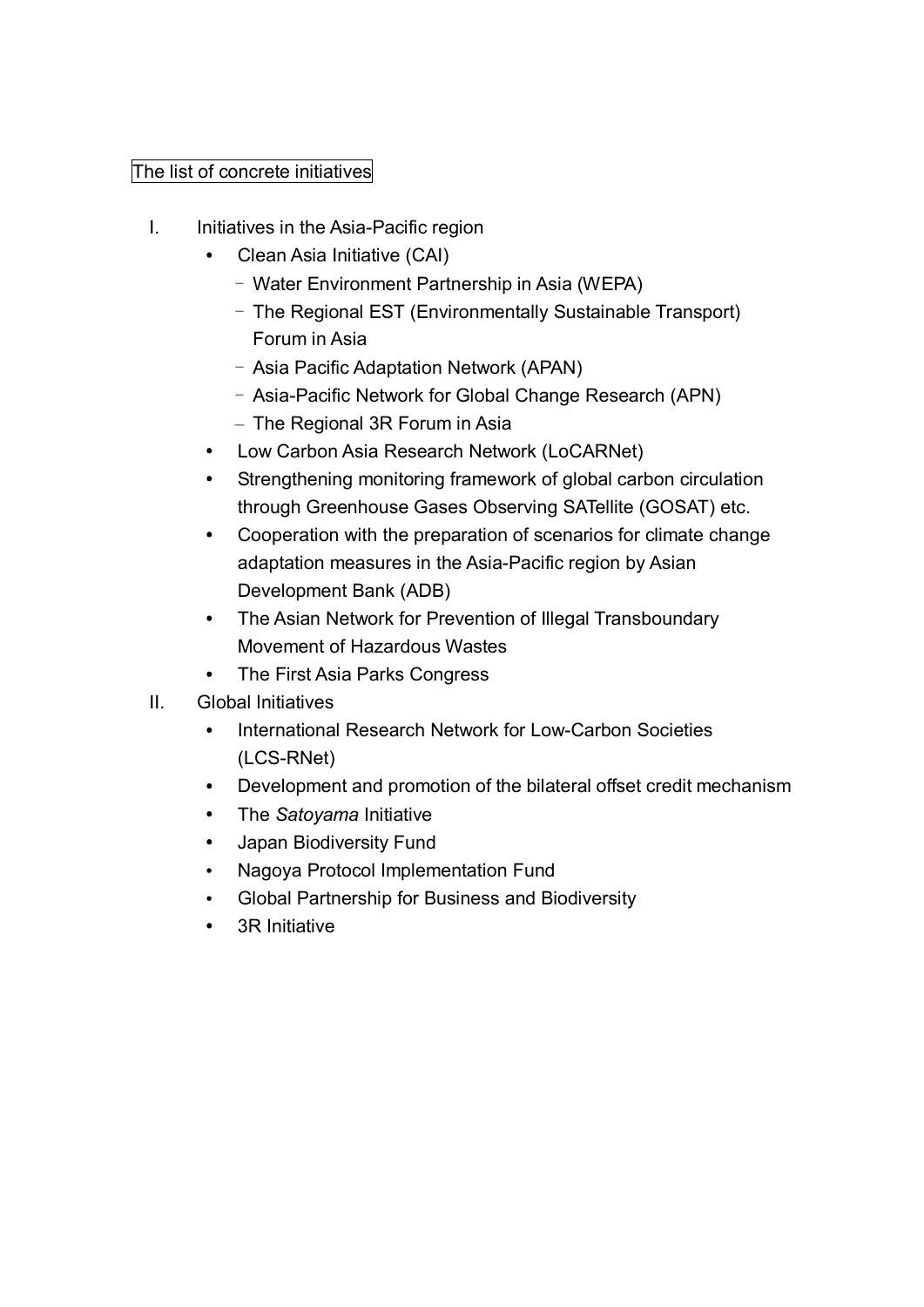

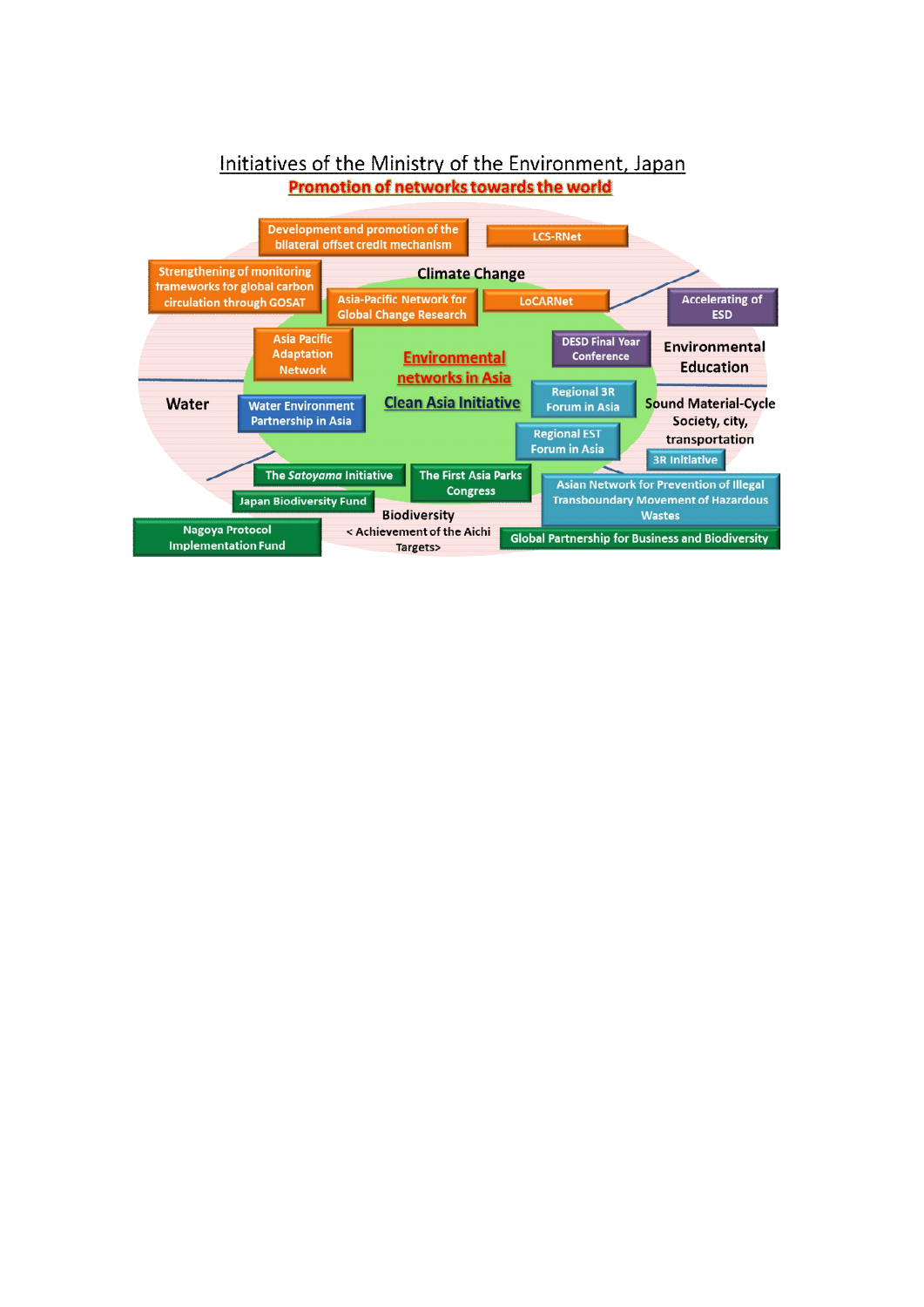#### **2. Implementation / Actions**

 The major examples of above mentioned specific and various initiatives which are conducted globally as well as in the Asia-Pacific region by the Ministry of the Environment of Japan. These main initiatives include the areas of "water," "sound material-cycle society," "sustainable cities and human settlements," "sustainable transport," "disaster risk reduction," "climate change," "biodiversity" and "education for sustainable development."

 In Asia, the Ministry of the Environment of Japan promotes the Clean Asia Initiative, which has concrete policy objectives to: (1) realize low-carbon/low-pollution society, (2) realize sound material-cycle society, (3) realize societies in harmony with nature, while adapting to climate change, and (4) promote environmentalism in the market. It promotes policy dialogue, technical cooperation, joint research/study in order to transfer Japan's good experience/technology/organization/system as a package and will strengthen the promotion for further development so that Asian countries can avoid repeating the same mistakes such as industrial pollution. In other words, they can take advantage of "leapfrogging".

## **Water**

 The Ministry of the Environment of Japan promotes implementation of various networks and initiatives for integrated water resource management and environmental governance of water, with an aim to improve access to safe water and sanitation facilities as well as the sustainable use of water.

#### 【**Asia-Pacific region**】

#### ●**Water Environment Partnership in Asia (WEPA)**

 The Water Environment Partnership in Asia (WEPA) is one of the initiatives registered by the Ministry of the Environment of Japan to the "Portfolio of Water Action", which was prepared as a result of the Ministerial Declaration of the International Ministerial Conference at the Third World Water Forum (WWF3). This initiative aims at resolving water pollution in the Asian monsoon regions and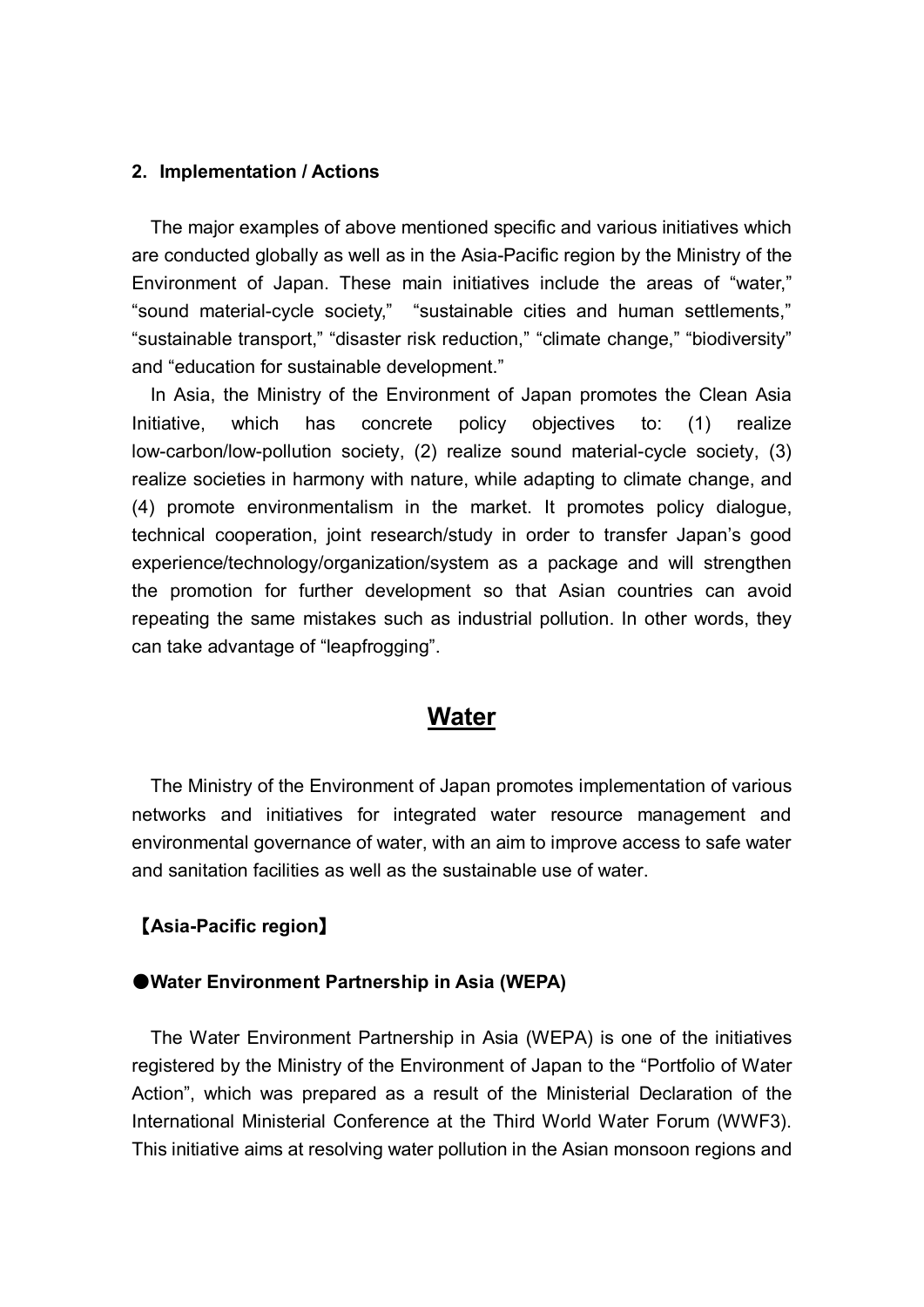sharing information regarding each country's environmental policies and technologies. Through learning lessons on advanced practices from each other, it attempts to improve water environmental management governance in each country, and in so doing, strengthen capacity of relevant policy makers.

 Partner countries (13 countries) include Kingdom of Cambodia, People's Republic of China, Republic of Indonesia, Republic of Korea, and Lao People's Democratic Republic, Malaysia, Union of Myanmar, Federal Democratic Republic of Nepal, Republic of the Philippines, Democratic Socialist Republic of Sri Lanka, Kingdom of Thailand, Socialist Republic of Viet Nam, and Japan. WEPA has developed the WEPA Database, which consists of four areas: policy-related information, technologies for water environment conservation, information related to activities by NGOs and CBOs, and information sources. WEPA will also contributes to addressing water environmental problems in each country through improved water environmental governance by utilizing and promoting accumulated information and human networks.

# **"Creation of a Sound Material-Cycle Society,**

# **Sustainable Cities and Transport"**

 Japan promotes the creation of a sound material-cycle society by sharing Japan's 3R initiative and promotes measures to realize environmentally sustainable transport (EST) through high level policy dialogues among Asian governments.

## 【**Global Initiatives**】

#### **●3R Initiative**

 The 3R Initiative aims to promote the "3Rs" (reduce, reuse and recycle) globally so as to balance environment and economy as well as to build a sound material-cycle society through the effective use of resources and materials. It was proposed by Japan and agreed upon at the G8 Sea Island Summit in June 2004 as a new G8 initiative. Kobe 3R Action Plan was agreed at the G8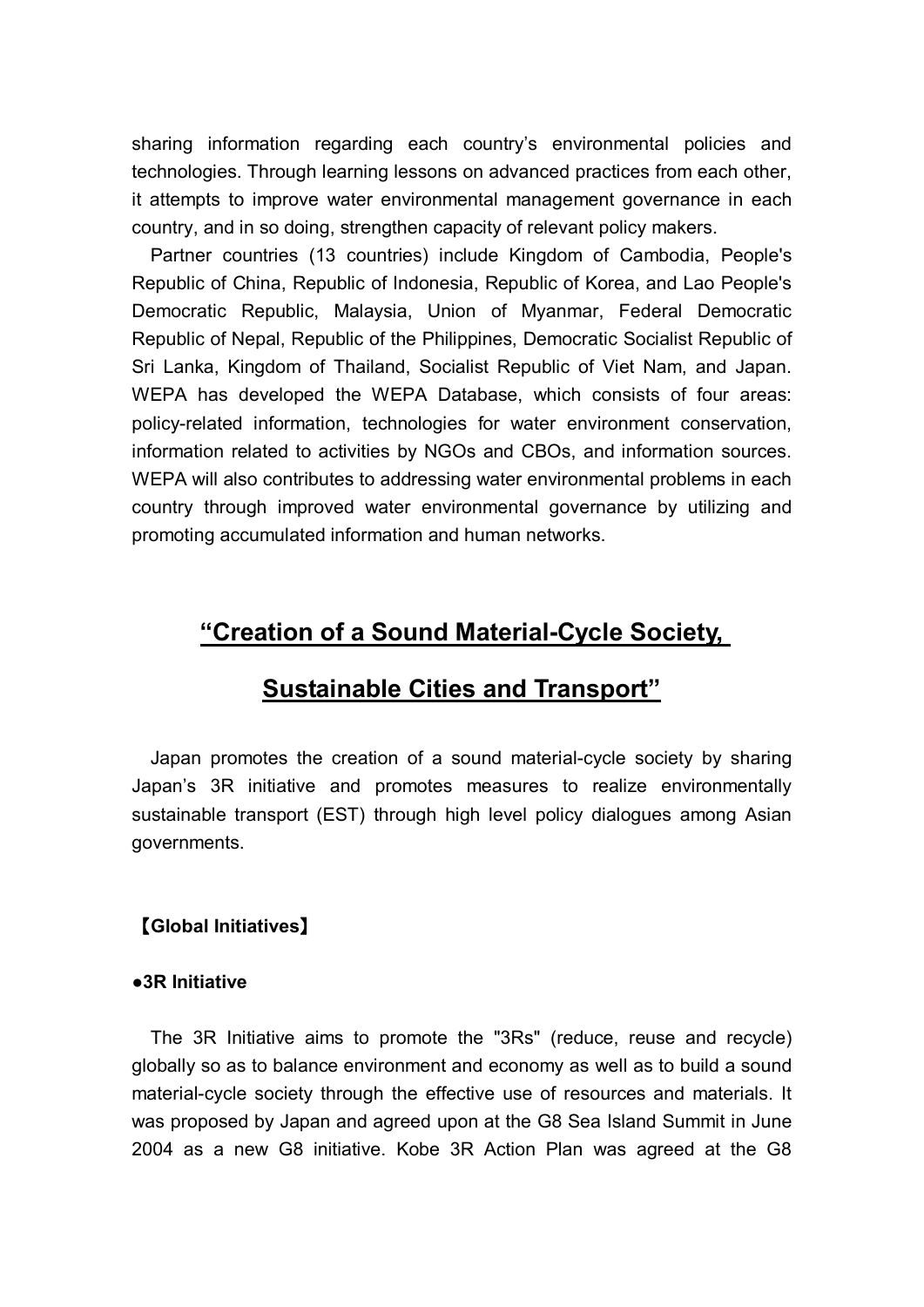Environmental Ministers Meeting in Kobe in 2008. Based on the Follow-up of G8 Kobe 3R Action Plan Report by OECD, the support for the Kobe 3R Action Plan was reaffirmed at the Deauville Summit in 2011.

 This initiative is one of the G8 initiatives in which Japan has played a leading role. The importance of 3R has been well understood at global level through this initiative, and it will largely contribute to the transition to a green economy.

#### 【**Asia-Pacific region**】

#### **OThe Regional 3R Forum in Asia**

 The Regional 3R Forum in Asia was proposed by Japan and established in 2009 as the platform to promote 3R in Asian developing countries in cooperation with the governments, international organizations and donor communities. Under the framework of the Regional 3R Forum in Asia, the promotion of high level 3R policy dialogue and assistance in the 3R projects in each country, sharing the information to promote 3R, and networking among the concerned parties will proceed.

 The forum is a Japan-led platform which contributes to promoting 3R and the transition to a green economy in the Asia-Pacific region where material resource consumption and waste is expected to increase in the near future.

## ●**The Regional EST (Environmentally Sustainable Transport) Forum in Asia**

 The Ministry of the Environment of Japan, together with the United Nations, established the "Regional EST (Environmentally Sustainable Transport) Forum in Asia" in 2005. While taking into account the specific characteristics of the Asian region, the Ministry of the Environment of Japan has been actively contributing to realizing environmentally sustainable transport in the Asian region through high-level policy dialogues among participating countries.

 Currently, the countries include 23 in total including 10 ASEAN countries, People's Republic of China, Republic of Korea, Mongolia, Russian Federation, 8 South Asian countries, and Japan. The Sixth Meeting of the Regional EST Forum in Asia was held in December 2011 in New Delhi, India. The Seventh Meeting of the Regional EST Forum in Asia will be held later in 2012.

The Regional EST Forum in Asia is a platform to establish regional and global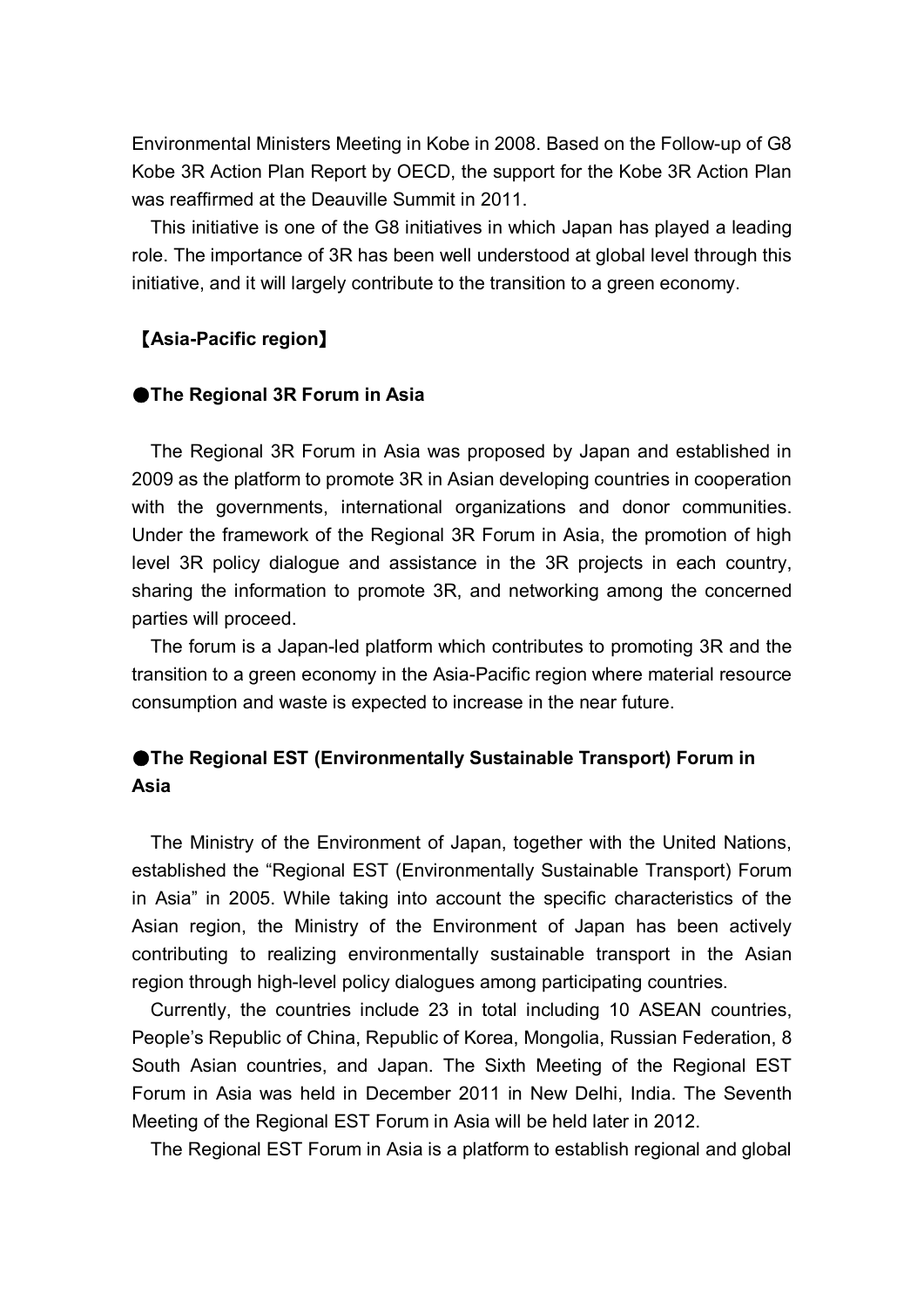actions as well as an initiative to promote environmentally sustainable transport in Asia. This Japan-led initiative has expanded beyond Asia, as the countries in South America have modeled this Asian EST forum and built a similar framework in their region. Japan will further promote this initiative in the future.

## ●**Asian Network for Prevention of Illegal Transboundary Movement of Hazardous Wastes**

 The Ministry of the Environment of Japan focuses on the strengthening of collaboration with Asian countries for the main object of appropriate export and import of hazardous wastes as resources. The Government of Japan established the Asian Network for Prevention of Illegal Transboundary Movement of Hazardous Wastes (hereafter "the Asian Network") in 2004 and called for Asian countries to join the initiative. Participating countries are 11 Asian countries: Brunei Darussalam, Cambodia, China (including Hong Kong), Indonesia, Malaysia, Philippines, Republic of Korea, Singapore, Thailand, Vietnam, and Japan. Activities through the Asian Network include: organizing workshops, operating websites, and exchanging information among the countries concerned. The preventing measures on illegal import and export as well as Environmentally Sound Management (ESM) of hazardous wastes in Asian region have been discussed at the workshops of the Asian Network. The Asian Network will promote the measures to control hazardous wastes in the region and will contribute to draft the guidelines on ESM of hazardous wastes in the future.

# **Climate Change**

 Japan promotes a network to encourage knowledge sharing and capacity development to achieve a low carbon society as a substantive component of green economy/growth and a society resilient to climate change. Also, Japan contributes to overseas emission reductions through Japan's advanced technologies.

## 【**Global Initiatives**】

●**International Research Network for Low Carbon Societies (LCS-RNet)**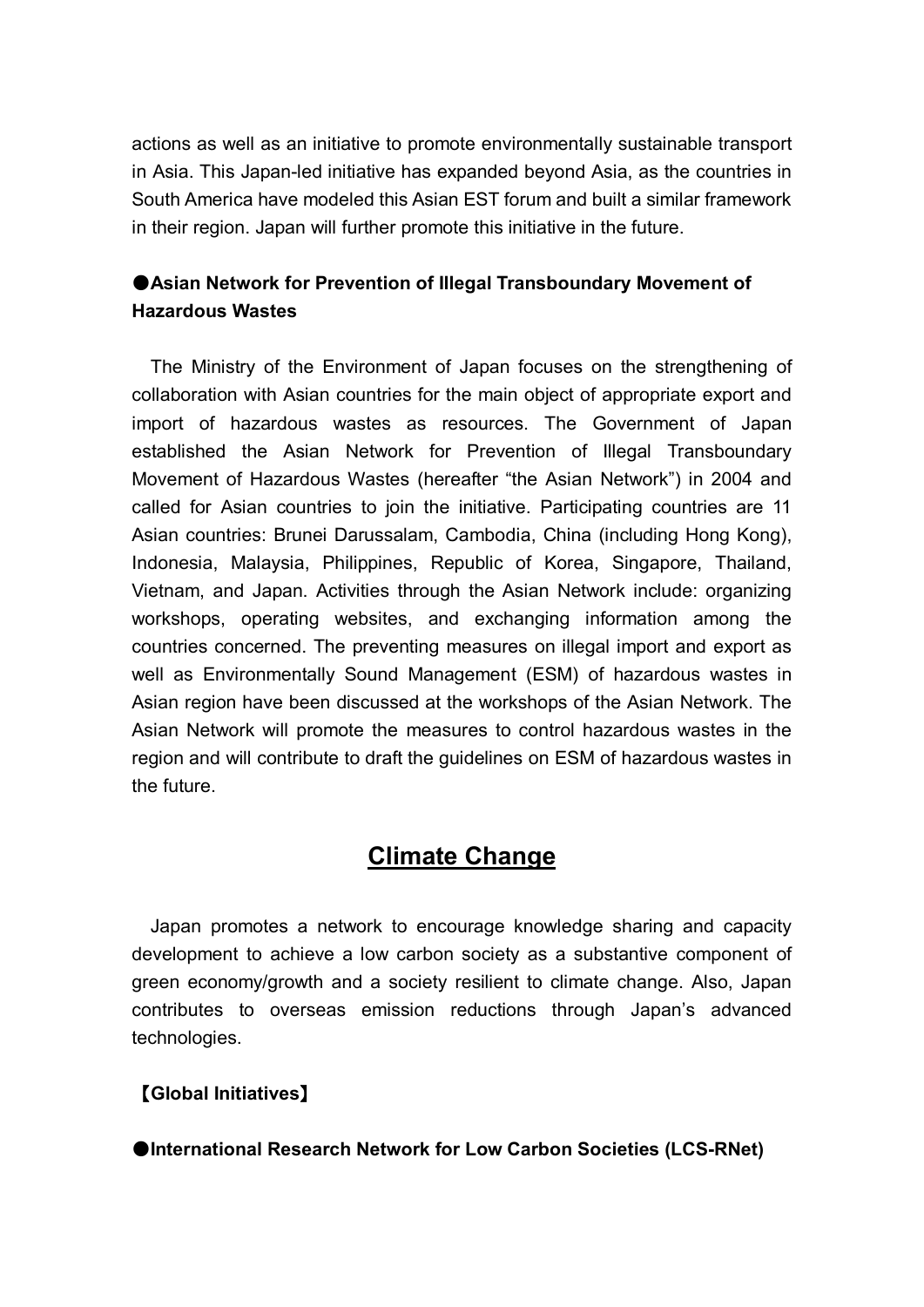To realize a low carbon society world-wide, LCS-RNet, consisting of research institutes representing G8 and other nations, shares outputs of low carbon society scenario studies and integrates them and by doing so, promotes to generate new knowledge and demonstrates it to decision makers.

 Currently, 16 research institutes from 7 countries, such as France, Germany, India, Italy, Japan, the Republic of Korea and the United Kingdom participate. Japan hosts the secretariat of this network.

#### ●**Development and promotion of the bilateral offset credit mechanism**

 Japan is proposing the bilateral offset credit mechanism which is to facilitate diffusion of leading low carbon technologies, products, systems, services, and infrastructure as well as implementation of mitigation actions, and contributing to sustainable development of developing countries. The purposes of the bilateral offset credit mechanism are to appropriately evaluate contributions to greenhouse gas emission reductions or removals from developed countries in a quantitative manner, through mitigation actions implemented in developing countries and use those emission reductions or removals to achieve emission reduction targets of the developed countries, and to contribute to the ultimate objectives of the UNFCCC. Japan will further accelerate the institutional design of this scheme with cooperation of host countries with a view to launch the scheme as early as possible after the year 2013, along with making efforts to secure transparency of the scheme in order to contribute to the discussion at the UNFCCC.

#### 【**Asia-Pacific region**】

#### ●**Low Carbon Asia Research Network (LoCARNet)**

 Based on the experience of the above LCS-RNet, Japan proposed the establishment of a research network of researchers and research institutes in the Asia region where rapid economic development and consequent increases in emissions of greenhouse gases are anticipated, at ASEAN+3 Environmental Minister Meeting (EMM) held in October 2011. At the "East Asia Low Carbon Growth Partnership Dialogue" in April 2012, Japan's Environment Minister Goshi Hosono declared the launch of the network called the "Low Carbon Asia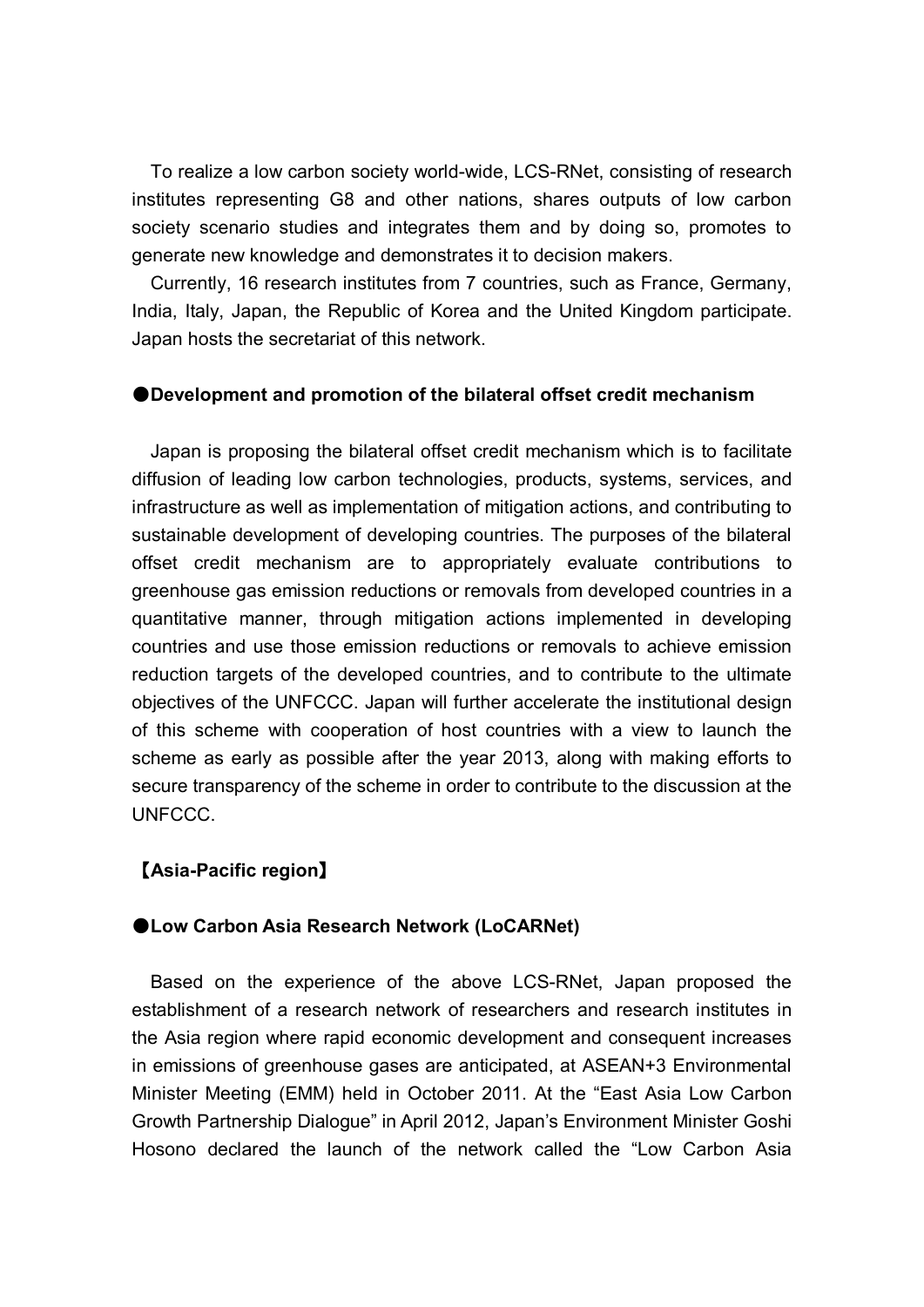Research Network (LoCARNet)".

#### ●**Asia Pacific Adaptation Network (APAN)**

 Asia Pacific Adaptation Network (APAN) is a network to promote climate change adaptation in the Asia-Pacific region, which was launched in 2009 by the United Nations Environmental Programme Regional Office of Asia Pacific (UNEP-ROAP) and Donors, with the declaration by the Prime Minister of the Kingdom of Thailand.

 Specifically, APAN promotes sharing knowledge, experience, and information among various stakeholders such as decision makers and practitioners in developing countries, NGOs, and donors. So far, Japan has supported APAN financially and technically along with the UNEP-ROAP, the Asian Institute for Technology (AIT), the Government of Sweden, the Stockholm Environmental Institute (SEI) and the Asia Development Bank (ADB), and established the hub in Bangkok and the sub-regional nodes in Central Asia, South Asia, Southeast Asia, the Pacific region and East Asia, with networking the hub and the sub-regional nodes.

 From now on, APAN aims at more practical activities based on this network structure with enhancing collaborative relationship with other networks based on this network.

 Since last year APAN has established a partnership with the US Agency for International Development (USAID), and Japan plans to support adaptation in the Asia Pacific region from the perspective of knowledge management through cooperative support together with donor organizations of various countries.

#### ●**Asia-Pacific Network for Global Change Research (APN**)

Based on the White House Conference on Science and Economics Research Related to Global Change held in 1990 and the 1992 US-Japan Global Partnership Plan of Action, Asia-Pacific Network for Global Change Research (APN) was established in 1996 with the objective to improve the scientific capacity on global change related to sustainability as per climate change and biodiversity. Currently 22 countries participate and the Ministry of the Environment of Japan is the largest donor. Hyogo Prefectural Government, the US, New Zealand and Korea, among others also support the network. APN implements international joint research through competitive funding and capacity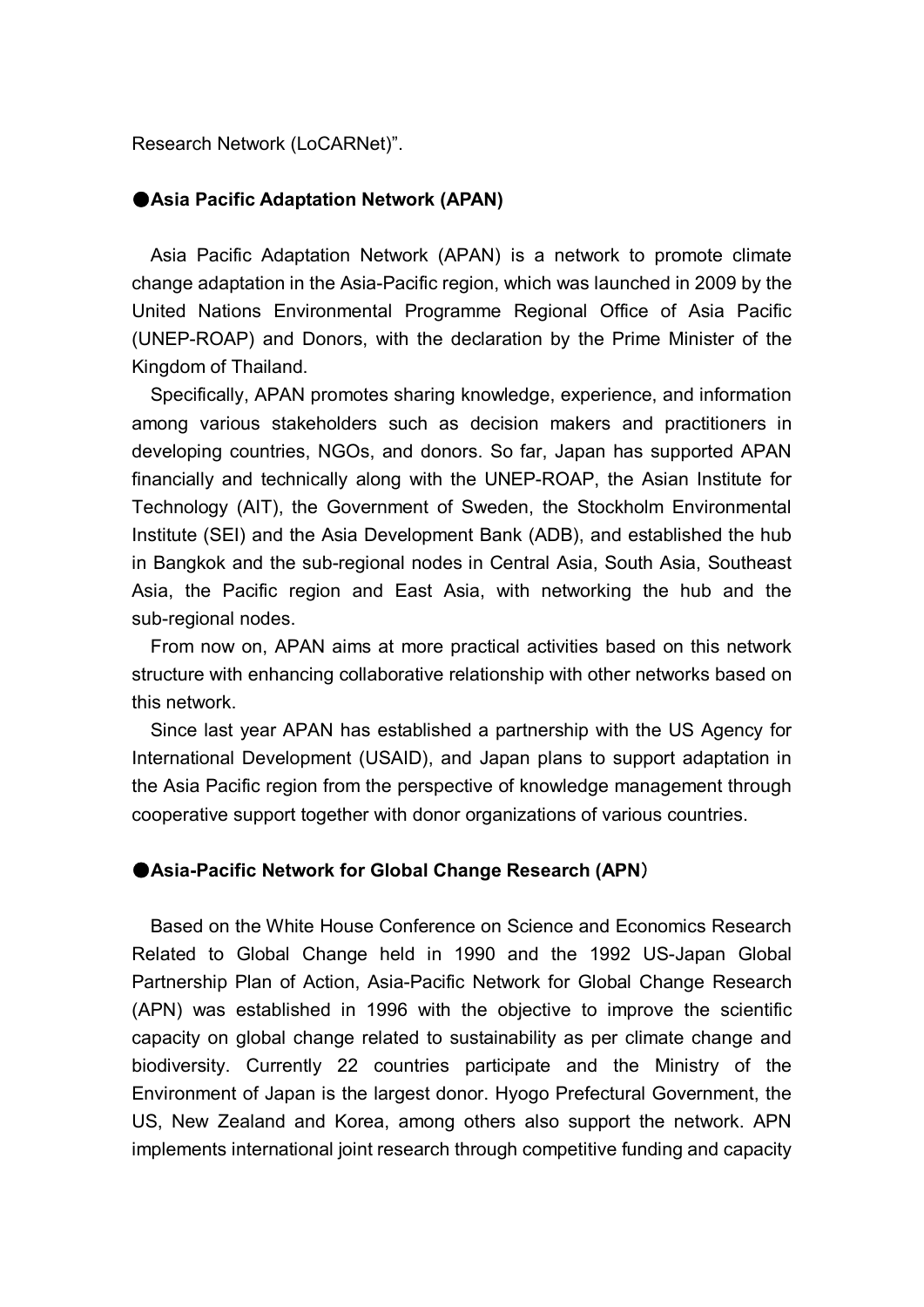building in developing countries and it intends to promote its activities in the Asia Pacific region. Japan hosts the secretariat. A similar framework was established on the American continent led by the US.

## ●**Strengthening the Monitoring System of Global Carbon Cycle by GOSAT**

In 2009, Japan launched the Greenhouse Gases Observing Satellite (GOSAT) and for three years, as the only greenhouse gas observing satellite in the world, has successfully achieved the expected tasks. The achievements such as the global observation of uniform quality by the single censor in the GOSAT, the reduction of gaps of previous observations, and the reduction of the estimation error as per emissions and absorption at the level of sub-continent in the future, are contributing to global warming and climate change science. This summer it is scheduled for the release of a product of GOSAT (quantity of absorption and emission in the subcontinent) and this product will contribute to the climate science and policy processes such as the UNFCCC. Furthermore, Japan will continue to develop the successor of the GOSAT to be launched in the fiscal year 2016 in order to utilize it for extraterrestrial measurement and verification of the total  $CO<sub>2</sub>$  emissions from the major emitters, along with efforts to establish a framework of collaborative validation and utilization of international data.

## ● Cooperation with the Asia Development Bank (ADB) for the **development of scenarios for climate change adaptation measures in the Asia-Pacific region**

In areas vulnerable to climate change, it is extremely important to formulate adaptation measures based on the scientific knowledge in climate change and its impacts. The Asia Development Bank (ADB) has called for metrological organizations, research institutes, and aid agencies of each country to build a foundation for sharing climate scenarios for developing countries in the Asia Pacific region. Japan will support and actively participate in this initiative, contributing through its scientific knowledge and technologies.

# **Biodiversity**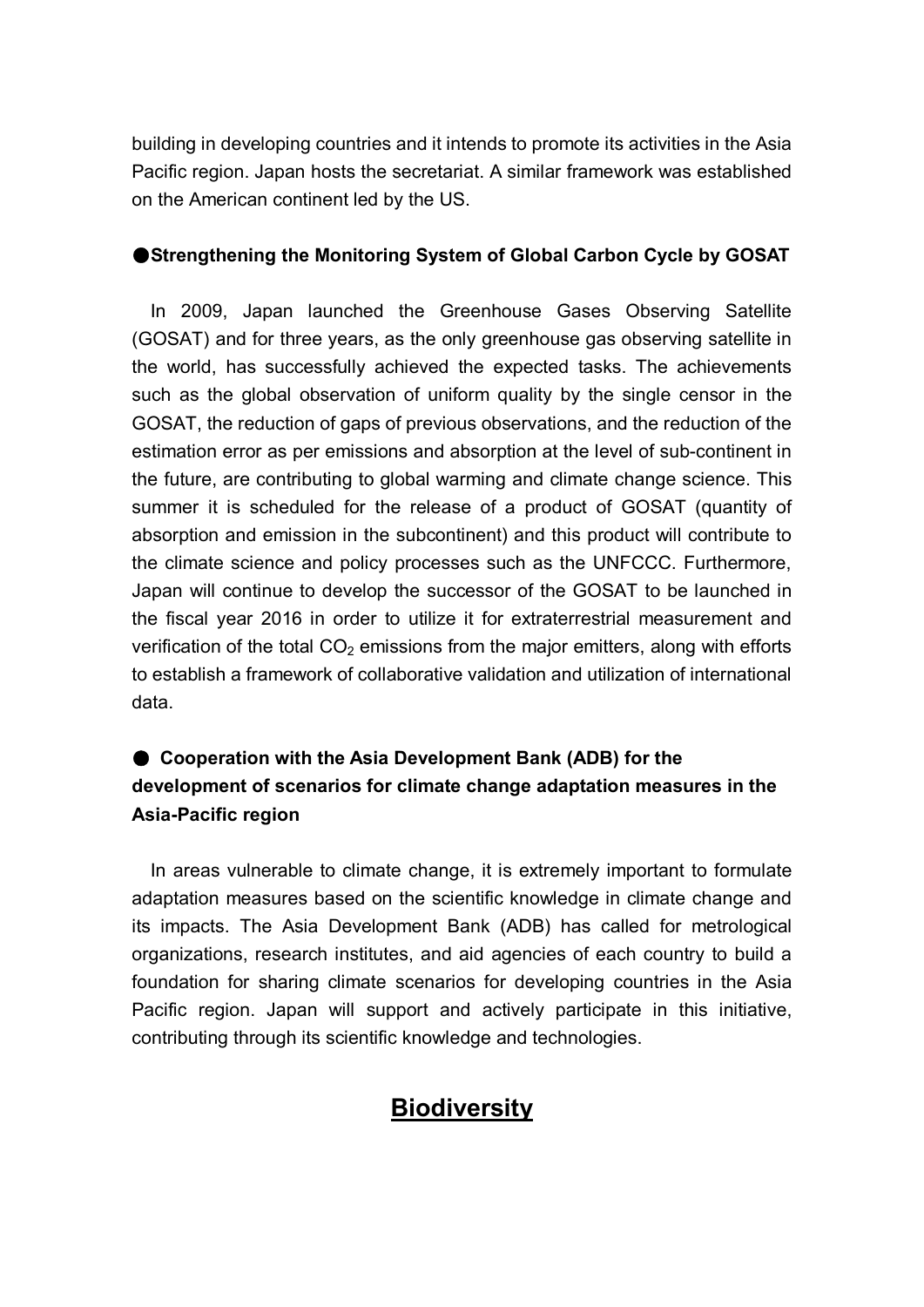Towards the achievement of the Aichi Biodiversity Targets that were adopted at the tenth meeting of the Conference of the Parties (COP 10) to the Convention on Biological Diversity, Japan contributes to the realization of the world in harmony with nature through various actions including supporting capacity building of developing countries etc. and promoting the *Satoyama* **Initiative** 

## 【**Global Initiatives**】

#### ●**The** *Satoyama* **Initiative**

 Under the vision to realize societies in harmony with nature, this is an initiative to internationally promote biodiversity conservation and sustainable use and management in human-influenced natural environments. This initiative is intended for socio-ecological production landscapes such as farmlands and secondary forest that people have developed and maintained sustainably. The Ministry of the Environment of Japan and United Nations University Institute of Advanced Studies (UNU-IAS) jointly initiated the *Satoyama* Initiative. The vision of the *Satoyama* Initiative is to realize societies in harmony with nature, comprising human communities where the maintenance and development of socio-economic activities (including agriculture and forestry) align with natural processes. By managing and using biological resources sustainably and thus properly maintaining biodiversity, humans will enjoy a stable supply of various natural benefits well into the future.

#### ●**Japan Biodiversity Fund**

The Japan Biodiversity Fund was established by Japan in the Secretariat of the Convention on Biological Diversity (CBD), in support of the achievement of the Aichi Biodiversity Targets. Japan contributed 5 billion yen in total in Fiscal Year 2010 and 2011 to the fund for its activities.

This fund has provided capacity building assistance to developing countries especially formulating and revising their National Biodiversity Strategies and Action Plans, and Japan continues to promote these endeavors.

#### ●**Nagoya Protocol Implementation Fund**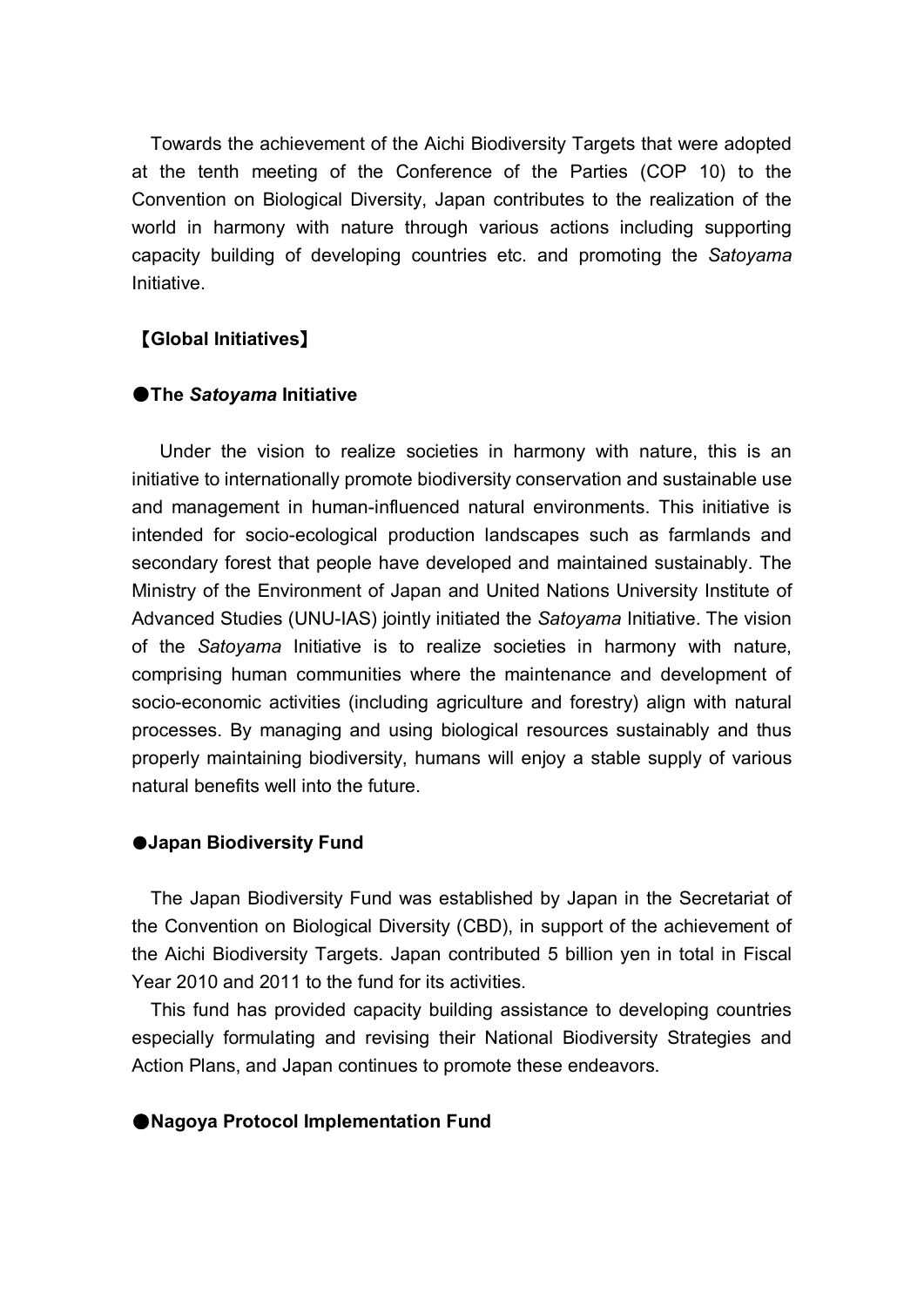Japan established the Nagoya Protocol Implementation Fund (NPIF) at the World Bank in order to facilitate the early entry into force and promote implementation of the Nagoya Protocol on Access to Genetic Resources and the Fair and Equitable Sharing of Benefits Arising from their Utilization (ABS), and contributed 1 billion Japanese Yen in the Fiscal Year 2010. NPIF supports developing countries to develop domestic measures regarding ABS.

#### ●**The Global Partnership for Business and Biodiversity**

It is an international framework to promote private sector engagement in biodiversity conservation led by the Secretariat of the Convention on Biological Diversity. It aims to support the establishment of initiatives regarding business and biodiversity as per country and region, to promote the participation of businesses in biodiversity conservation, and to share good practices among businesses. The first conference of this partnership was co-organized by the Secretariat of the Convention on Biodiversity, Keidanren Nature Conservation Committee, IUCN and the Ministry of the Environment in Tokyo in December last year and Japan continues to cooperate with this partnership for the further development.

## 【**Asia-Pacific region**】

## ●**The First Asia Parks Congress**

 Asia Parks Congress will be organized in Japan (in a city in Tohoku) in 2013 to decide on action plans for protected areas in Asia and to promote activities for achieving the Aichi targets and the Plan of Work on Protected Areas under the Convention on Biological Diversity. Governmental agencies and experts from Asian countries will attend the congress and discuss regional cooperation related to protected areas to achieve the Aichi targets.

The Asia Parks Congress will be organized in cooperation with IUCN and others as a part of regional cooperation to achieve the Aichi targets, which would be a good reference for other countries. Japan commits to continue to make efforts to strengthen regional cooperation.

 In particular, the Green Reconstruction Project of Sanriku Fukko (reconstruction) National Park would lead to the realization of the vision of the Aichi targets 'world in harmony with nature' and it is a progressive initiative in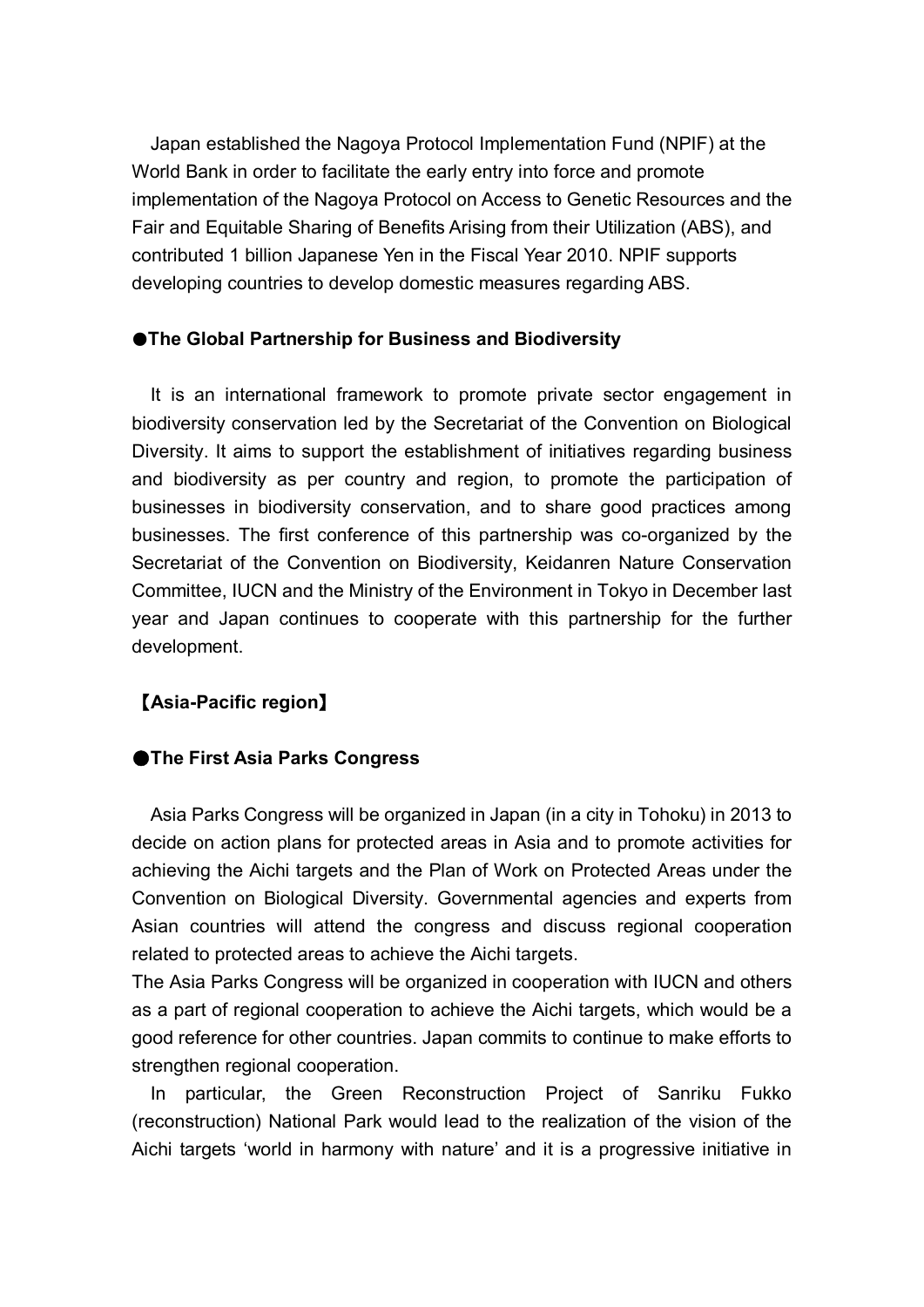which protected areas contribute to reconstruction from natural disasters and Japan further intends to send out the lessons learned to the world.

# **Education for Sustainable Development**

 Japan proposes that the importance of Education for Sustainable Development (ESD) should be emphasized, in order for each citizen to play a leading role as a participant in a sustainable society. Japan will work together with each country and the international community on promoting and sharing efforts regarding ESD and cultivating sustainable citizens.

 Japan also promotes human resource development towards a sustainable society and preparation of environmental education programs and disseminates them for the Final Year Meeting of the Decade of Education for Sustainable Development (DESD) to be held in 2014 in Japan.

## 【**Global Initiatives**】

● **Enhancement of efforts regarding Education for Sustainable Development (ESD)** In 2002, 'the Decade of Education for Sustainable

Development (DESD)' proposed by Japan was adopted at the UN. This

indicates countries around the world concentrate on measures to promote Education for Sustainable Development (ESD) for 10 years for 2005 – 2014.

 As a proponent of DESD, Japan needs to actively contribute to promote ESD. Japan will promote international cooperation regarding ESD through funding the project such as networking of Regional Centre of Expertise on Education for Sustainable Development (RCE) implemented by the United Nations University (UNU).

## 【**Asia-Pacific region**】

## ●**Final-Year Meeting of the Decade of Education for Sustainable Development (DESD)**

To accelerate human resources development in the environmental sector